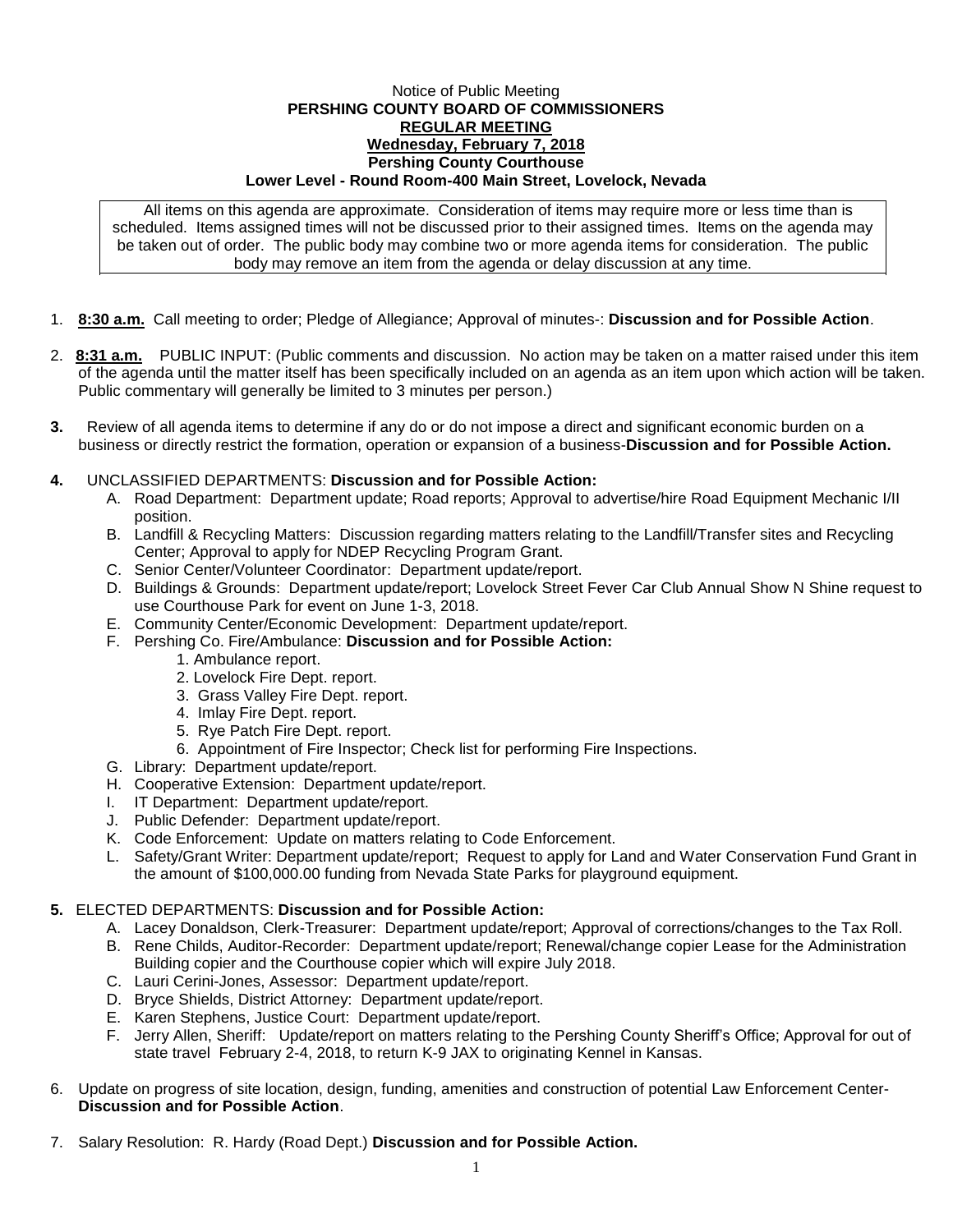- 8. Derby Field Airport: Request from State of Nevada Department of Corrections for permission to use Derby Field's facility to conduct Active Assailant Training for new Correctional Officer Cadets for three days starting on March 14, 2018- **Discussion and for Possible Action.**
- 9. Proclamations and Awards: **Discussion and for Possible Action**-(The Pershing County Board of Commissioners may make a Proclamation or present a service or other award on behalf of the County).
- 10. Correspondence.
- 11. Board Appointments/Resignations/Vacancies: Airport Advisory Board; 911 Surcharge Advisory Committee; Broadband Advisory Committee; Library Board of Trustees; Natural Resource Advisory Commission; Television District Board; Humboldt River Basin Water Authority; Lovelock Valley Weed District-**Discussion and for Possible Action.**
- 12. Unionville Cemetery: Update on Statement of Work; Appointment of Appraisal to perform appraisal for the Unionville Cemetery R&PP Sale- **Discussion and for Possible Action.**
- **13. 9:30 a.m.** Convene Pershing County Liquor Board: Rye Patch Petro/Chevron-Request for approval of a new Class II Liquor License (Packaged Liquor-Mini Market) for business located at 1305 Rye Patch Reservoir Road, Pershing County, NV-**Discussion and for Possible Action.**
- 14. **10:00 a.m.** PLANNING & BUILDING DEPARTMENT/IMLAY WATER SYSTEM MATTERS: Update on matters relating to the department.
- 15. Approval of the 2018-2024 Medical Services Agreement between Pershing County and Pershing General Hospital for indigent care services- **Discussion and for Possible Action.**
- 16. Approval of Vouchers-**Discussion and for Possible Action**.
- 17. The Board of County Commissioners may meet in a closed labor session pursuant to NRS 288.220 to meet with the County's labor representative regarding labor negotiations.
- 18. Litigation Meeting.
- 19. Report from Legal Counsel.
- 20. Report from Administrative Assistant-County Commissioner's Office.
- 21. Update on matters relating to the Pershing County Economic Development and Conservation Act- **Discussion and for Possible Action.**
- 22. Items for future agendas-**Discussion and for Possible Action.**
- 23. David Kempworth, BLM, Winnemucca District Office: Update on matters relating to Pershing County.
- 24. Matters of the Board for Discussion.

Board Member reports. Board Liaison reports. (Nevada Works, Safety, Hospital Board, Emergency Management, Cemetery, Recreation Board, WNDD, Pe. Co. Economic Dev./ , Community Center, Airport Advisory Board; Museum Advisory Board, Library Board, Senior Center Advisory Board, Central Nevada Water Authority, Planning Board, Broadband Advisory Board, 911 Committee, Solid Waste Management Recycling Advisory Board, Pe. Co. Volunteer Advisory Board, T. V. Board, Frontier Coalition, Humboldt River Water Basin Authority.)

- 25. PUBLIC INPUT: (Public comments and discussion. No action may be taken on a matter raised under this item of the agenda until the matter itself has been specifically included on an agenda as an item upon which action will be taken. Public commentary will generally be limited to 3 minutes per person.)
	- **NOTICE:** The County Commission may by law receive information from legal counsel regarding potential or existing litigation involving a matter over which the County Commission has supervision, control, jurisdiction or advisory power, and such gathering does not constitute a meeting of the County Commission pursuant to Nevada Revised Statutes **241.015.**